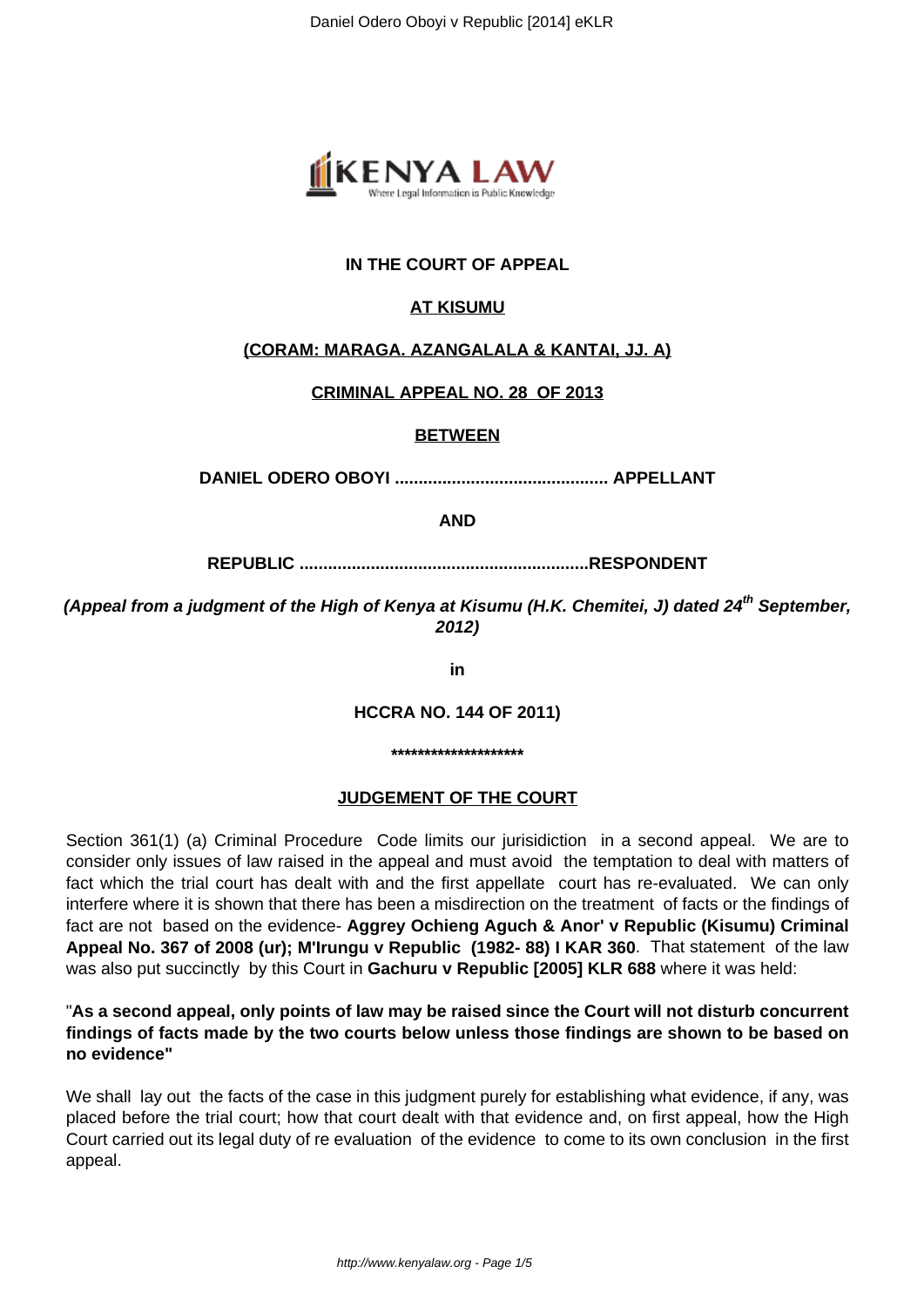The appellant, **Daniel Odero Oboyi**, was charged before the Senior Resident Magistrates Court, Bondo, on two counts. Count 1related to kidnapping contrary to Section 257 of the Penal Code where it was alleged that on 17th day of March, 2011at [particulars withhed] in Bondo he kidnapped "LAW", a child aged sixteen years from lawful guardianship of her mother "JOW".

On count 2 the appellant was charged with being involved in the Prostitution of a Person with Mental Disability contrary to Section 9 (1) of the Sexual Offences Act No.3 of 2006 particulars being that on the said date at [particulars withhed] in Bunyala for favour to "LAW" a child aged sixteen years with mental disability he intentionally detained her under deception for purposes of sexual intercourse.

There was an alternative charge of Indecent Act with a child contrary to Section 19 (1) (g) of the Sexual Offences Act No.3 of 2006 particulars being that on diverse dates between 17th March, 2011 and 24th May, 2011at the said [particulars withhed] he intentionally touched the vagina of "LAW" a child aged 16 years with his penis.

A trial took place before the learned Senior Resident Magistrate (J. W. Onchuru) who heard evidence of six prosecution witnesses and an unsworn statement of the appellant and in a judgement delivered on 20th September, 2011the appellant was convicted and sentenced to serve seven years imprisonment on the first count and twelve years imprisonment on the second count, and both sentences ordered were to run concurrently.

Those findings led to the appellant filing an appeal at the High Court of Kenya, Kisumu (H. K. Chemitei, J) which appeal was dismissed in the judgement delivered on  $24<sup>th</sup>$  September, 2012. That provoked this appeal premised on a homemade Amended Memorandum of Appeal with eight grounds filed in this court on 3<sup>rd</sup> October, 2014. Those grounds can be summarized thus: that the charge of kidnap was not proved; that the courts erred by not ordering DNA; that the complainant was couched on the evidence to give; that failure to call some witnesses was prejudicial to the appellant and that the sentence awarded was harsh and excessive.

When the appeal came up for hearing before us the appellant relied on the said Memorandum of Appeal while Mr. L. K. Sirtuy, the learned Principal Prosecuting Counsel, opposed the appeal on the basis that no points of law were raised at all.

The case for the prosecution was that on  $17<sup>th</sup>$  March, 2011 "LAW" (PW2), then a sixteen year old Form 3 student at [particulars withhed] Secondary School, went to Bondo District Hospital to collect drugs because she had a mental problem. Upon collecting drugs she saw the appellant, a man she knew before as he:

### **"... used to come to our home and hospital to offer prayers. The doctors knew him as he used to offer prayers to patients..."**

The appellant took the drugs from her and offered her a sweet then led her to [particulars withhed] near Lake Victoria where he bought her food. They then boarded a boat to the appellants home in Osieko where, upon arrival, the appellant laid out a mattress where "LAW" slept still in her school uniform. When she awoke in the morning she found herself naked, her panty was missing and there was blood on the mattress. In her own words:

# **"...I realized he had defiled me. My v\*\*\*\*\* was painful..."**

She was then locked up in the house where the appellant would return in the evenings and repeatedly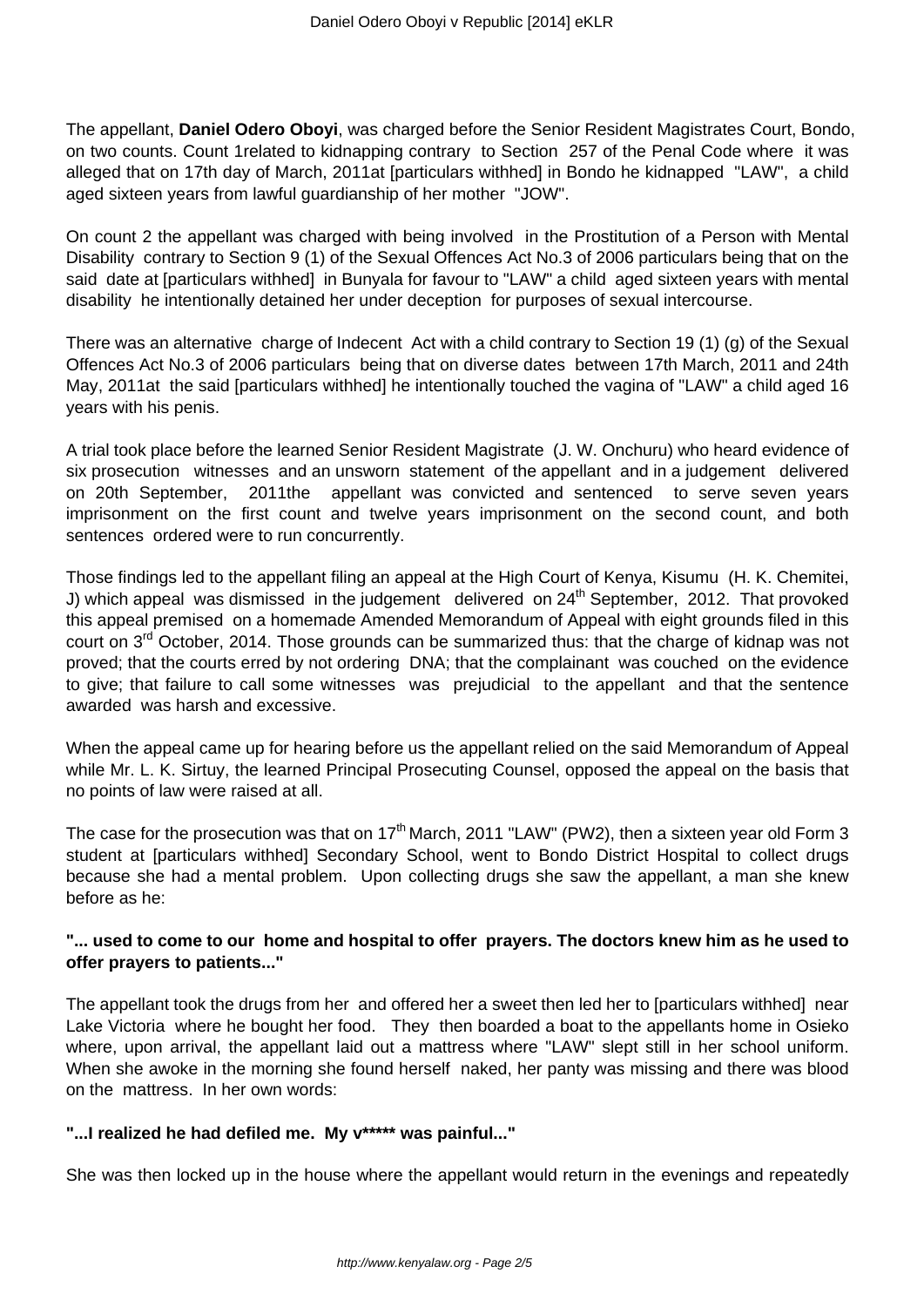defile her until 25th May, 2011when she was rescued and he was arrested.

Meanwhile the child's mother "**JOW" (PWl),** on noticing disappearance of the child and after an unsuccessful search reported the disappearance to Bondo Police Station. She also sent word to the various churches in the region. She knew the appellant very well as a preacher who used to visit her home to offer prayers.

**"MO" (PW3**), a brother of the complainant received word on 23rd May, 2011 that his sister had been spotted in Bunyala. He hastened there and on 25th May, 2011 with assistance of local administration he was led to the appellants home where he found his sister. The appellant was arrested by local police and he was transferred to Bondo Police Station.

No. 97067336 Sgt, John Tengenya (PW4) arrested the appellant on 25<sup>th</sup> May, 2011and the appellant led police to his house where "LAW" was found.

**No. 89362 P. CJohana Lengandu (PW5)** of Bondo Police Station had received report of disappearance of "LAW". He formally arrested the appellant and arranged for "LAW" to undergo medical examination which was conducted by **Dr. Fredrick Mitema (PW6) (the Doctor)** who found that:

**"...her v\*\*\*\*\* had lacerations at 2 o'clock position. It was healing. This suggested a recent sexual intercourse. We did a pregnancy test that turned positive 2 months old....... I concluded that she had been defiled as there was evidence of penetration..."**

That was the prosecution case which the appellant was called upon to answer. He did so through an unsworn statement where he related events that took place on 25th May, 2011 when he was arrested. He told the court that upon being stopped by a police officer and upon being shown the complainants photograph he led police to a place he had seen the complainant. He therefore denied all the charges.

The matters of law that appear to come for our consideration are whether the charges preferred against the appellant were proved to the required standard and whether failure to call some witnesses caused prejudice to the appellant.

The trial magistrate, after analysing the evidence and considering the appellants defence held that:

**"... its clear from the evidence that accused led PW4 to** [particulars withhed] **where he found PW2. PW2 maintained that its here where accused had been holding her defiling her every evening until the 25.5.2011 when she was rescued ...**

**The medical evidence shows that she had been defiled. Evidence of PW2 shows that accused took her to Bunyala against her will after giving her a sweet. Its at** [particulars withhed] **that he defiled her repeatedly by taking advantage of her illness…"**

The High Court, on first appeal, analyzed the evidence and found that the complainant had been taken away by the appellant and was finally traced to the home of the appellant who had illegally detained her there against her will. The High Court also found that the appellant had defiled her repeatedly at his said home and that:

**"By his past association with her, he ought to have guarded her and not take advantage of her mental status. The appellant does not deserve any pity at all..."**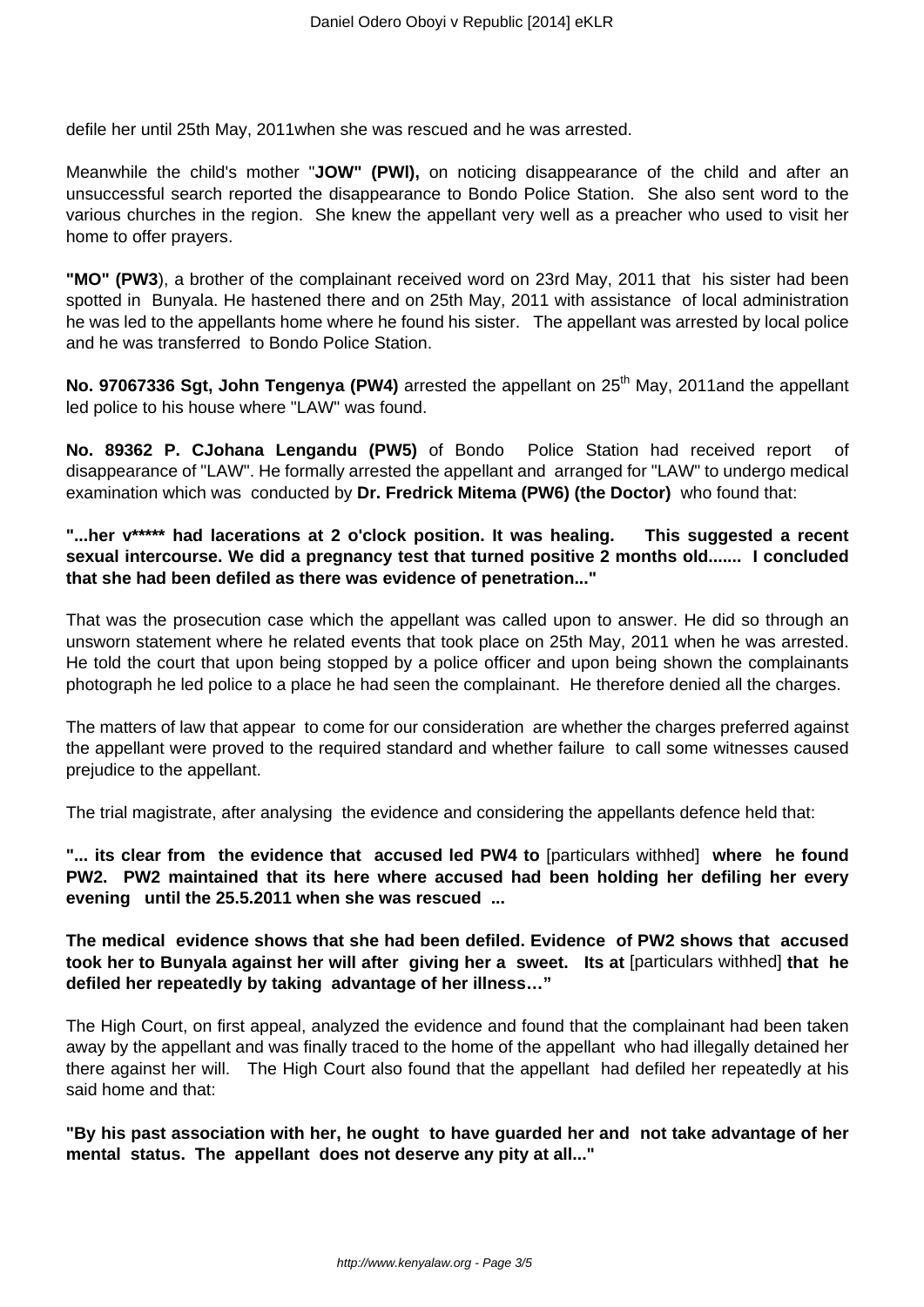The High Court carried out its duty of re-evaluating the evidence and found that the two main counts against the appellant had been proved beyond reasonable doubt.

We can see no merit in the appellants complaint as standard of proof to establish ignore the charges that he faced.

On the complaint that some witnesses were not called by the prosecution suffice to say that Section 143 of the Evidence Act declares:

## **"No particular number of witnesses shall, in the absence of any provision of law to the contrary, be required for the proof of any fact"**

As long ago as 1953 the predecessor of this court stated in **Abdalla Bin Wendo & Shah Bin Mwambere v R [1953] 20 EACA 166** that subject to certain exceptions a fact may be proved by the testimony of a single witness. In **Benard Mutua Matheka v Republic [2012] e KLR** where essential witnesses were not called to testify it was held that as a general rule the prosecution is supposed to call all witnesses whose evidence is material for the just determination of a case, whether or not it is favourable to their case. The prosecution is not obligated to call more witnesses than are necessary for the just determination of the case **(Bukenya & others v Uganda [1972] EA).** The court may however draw an adverse inference that an essential witness who is not called to testify would have testified adversely against the prosecution case unless reasonable cause is shown for not calling that witness. It was further held that there was an additional qualification - an adverse inference may only be drawn where the evidence in support of the prosecution case is barely sufficient to prove its case.

In the case before the trial magistrate as reviewed on first appeal the evidence of the complainant, her mother and brother, that of the Doctor coupled with the police evidence showing how the complainant was found detained by the appellant at his house was more than what the prosecution required to establish the charges beyond reasonable doubt. No essential witness was left out and it was not necessary to call any other witness.

There is no merit in this appeal which we accordingly dismiss.

# **Dated and Delivered at Kisumu this 30th day of October, 2014**

**D. K.MARAGA**

**....................................**

**JUDGE OF APPEAL**

**F.AZANGALALA**

**....................................**

**JUDGE OF APPEAL**

**S. ole KANTAI**

**......................................**